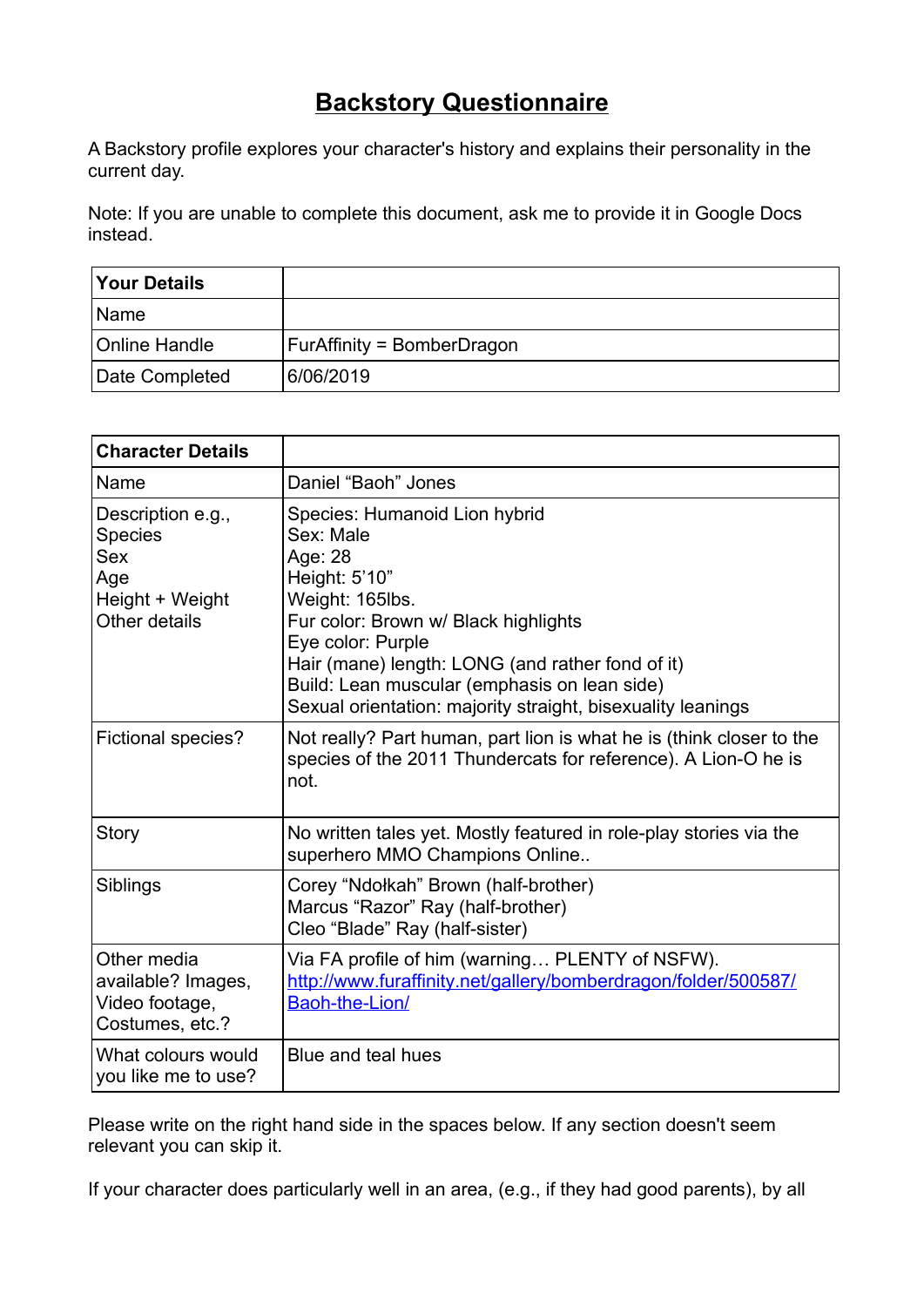means include that too! This questionnaire isn't about finding your character's faults, it's about understanding their particular balance of strengths and weaknesses.

| <b>Stages</b>                                                                                                                                                                                                                                                                                                            | Notes - Extremity, specific details, etc.                                                                                                                                                                                                                                                                                                                                                                                                                                                                                |
|--------------------------------------------------------------------------------------------------------------------------------------------------------------------------------------------------------------------------------------------------------------------------------------------------------------------------|--------------------------------------------------------------------------------------------------------------------------------------------------------------------------------------------------------------------------------------------------------------------------------------------------------------------------------------------------------------------------------------------------------------------------------------------------------------------------------------------------------------------------|
| <b>Trust and Confidence</b><br>- mother nurtured/acted as character as<br>baby would hope?<br>- character as baby acted as they would<br>hope? (didn't let themselves down/surprise<br>themselves by biting)?                                                                                                            | Little Daniel was born in a single-parent<br>household to his mother with a very and<br>immediate mutation: He had features of a<br>feline. It did not help his mother very rarely<br>talked about the father that walked out on<br>him, but she did her best, and with help of<br>relatives and other helpful people, raised<br>the rather quiet baby (even if he did<br>sometimes get a lot of attention due to how<br>cute he looked).                                                                                |
|                                                                                                                                                                                                                                                                                                                          | Still, babyhood was a bit rough. He didn't<br>look like most of the other regular (human)<br>looking kids, and due to how other young<br>kids are, he was picked on a lot, so even at<br>toddlerhood he was withdrawn.                                                                                                                                                                                                                                                                                                   |
|                                                                                                                                                                                                                                                                                                                          | His mother however, nurtured and taught<br>him everything she could, loving his furry<br>self and he loved her dearly back,<br>sometimes being a bit clingy when young<br>(but that's understandable).                                                                                                                                                                                                                                                                                                                   |
| <b>Freedom and Self-Determination</b><br>- does character hold on/grasp?<br>- does character let go?<br>- is character destructive and cruel?<br>- was character benign and relaxed?<br>- what was it like to express choice for the                                                                                     | Got to get used to his growing features as<br>he slowly grew up, but already knew he<br>stood out from most of the crowd quite<br>often. And maybe even want to know about<br>his father (and if said genetics came from<br>him, somehow!).                                                                                                                                                                                                                                                                              |
| first time in their life?<br>- did they make any bad choices in their<br>inexperience?<br>- does the character doubt themselves?<br>- does the character focus on details<br>because they can't watch everything – the                                                                                                   | Whenever he felt doubt, he sought approval<br>of his mother or most trusted authority<br>figures (teachers and the like) just to<br>reaffirm "if he was doing right."                                                                                                                                                                                                                                                                                                                                                    |
| big picture contains too much detail?<br>- does the character often feel unready to<br>show projects to others?<br>- does character wish they were invisible?<br>- how cooperative/wilful is the character?<br>- how well does the character<br>express/suppress themselves?<br>- how controlled do they feel by others? | Doing something for the first time under his<br>own guidance makes him quite anxious and<br>sometimes second and even third-guessing<br>if the decision was the right one. Though if<br>nothing goes wrong, then the results tend to<br>boost his confidence quite a bit. If things go<br>sideways, he falls apart unless helped up<br>emotionally by another. As a result, tends to<br>only go for plans he is SURE things will<br>work out, though big enough shreds of<br>doubt can still lend him pause unless there |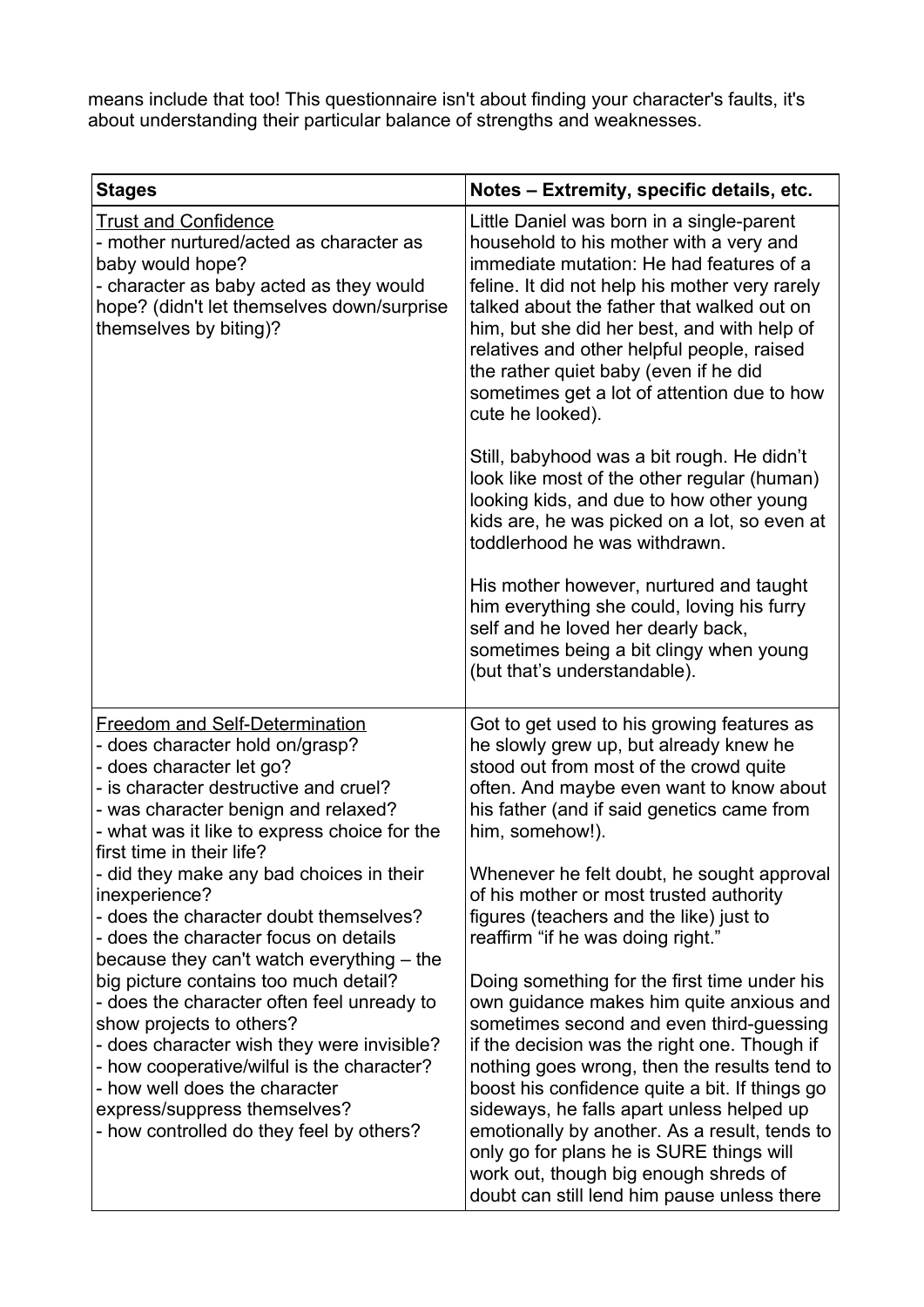|                                                                                                                                                                                                                                                                                                                        | is no alternative.                                                                                                                                                                                                                                                                                                                                                                                                            |
|------------------------------------------------------------------------------------------------------------------------------------------------------------------------------------------------------------------------------------------------------------------------------------------------------------------------|-------------------------------------------------------------------------------------------------------------------------------------------------------------------------------------------------------------------------------------------------------------------------------------------------------------------------------------------------------------------------------------------------------------------------------|
|                                                                                                                                                                                                                                                                                                                        | Sometimes he wishes he didn't have his<br>feline traits and features as they make him<br>stand out. But as he grew up, he got used<br>to how in the grand scheme of things, he<br>should treat it like everyone treats their own<br>traits unique to themselves. Having had a<br>couple of disabled friends would help with<br>that.                                                                                          |
|                                                                                                                                                                                                                                                                                                                        | Hanging around more people and<br>interacting with more of the crowd would<br>gradually wear away at his reserved nature,<br>though he still tends to shirk a bit at<br>perceived teasing.                                                                                                                                                                                                                                    |
|                                                                                                                                                                                                                                                                                                                        | As a result, those people he cares and<br>trusts the most? Daniel will go all out for,<br>even to possible detriment of himself, for<br>the sake of another. Seems in closer knit<br>group settings and the like is when he's<br>given a job or direction that meets his<br>strengths, he'll promptly excel at it and<br>would do everything extra to help out others<br>along. It's what his mom wanted him to do,<br>right? |
|                                                                                                                                                                                                                                                                                                                        | When assured that there is no teasing or<br>anything means-spirited what-so-ever that<br>would befall him, one could say the catboy<br>would be glowing as he'll show you his true,<br>prideful, imaginative colors. And then<br>people may start to wonder just where has<br>he been hiding all that energy?!                                                                                                                |
| Ambition<br>- how energetic was your character as a<br>small child?<br>- how much did your character enjoy/feel<br>guilty about their victories and<br>achievements?<br>- how good did they get at cooperating?<br>- did they develop a tendency to berate<br>themselves?<br>- what are the character's biggest wishes | As a child, he would be more withdrawn<br>among others (like earlier stated) due to his<br>unique features.<br>But when brought forth (and among real<br>friends) is when he's acting just like a very<br>energetic feline! Though still mindful of his<br>overall behaviour and to not go overboard.<br>When it comes to victories, tends to be<br>quite humble about big accomplishments. A                                 |
| and dreams? Can they ever fulfil them?                                                                                                                                                                                                                                                                                 | little hard to do with a huge grin sometimes<br>(depending on said accomplishment) but<br>with how some kids treated him growing up,<br>he refuses to end up being a bully to others,<br>even if the situation 'seems' justified in the<br>case of a victory.                                                                                                                                                                 |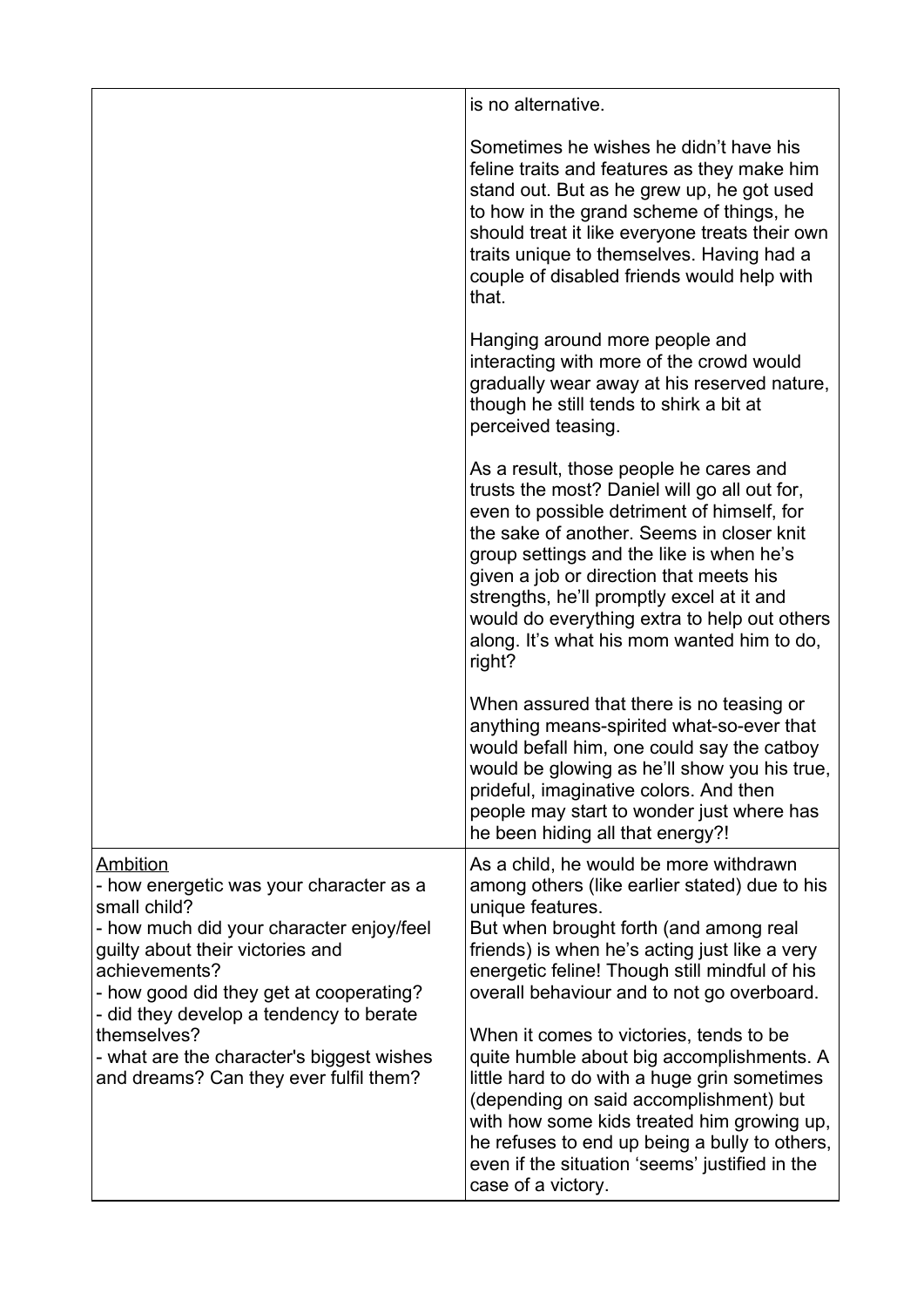|                                                                                                                                                                                                                                                                                                                                                                                                                                                                                                                                    | Like also earlier stated, he's also very good<br>at cooperating with others he trusts and<br>gets to know (which is the key part,<br>complete strangers he'll be slow about<br>trusting and opening up, but he'll help out<br>depending on the situation).<br>Tends to berate himself for most mistakes,<br>though as he grew up, lesser things of his<br>fault he will chalk down as "lesson learned"<br>though bigger things can still make his fur<br>fall out, metaphorically speaking.<br>His biggest wish is simple: Even with a job<br>in a setting working as a 'superhero.' Daniel<br>would rather have a chill job, a nice family,<br>a very comfortable place to live and for<br>once, just a long lengthy period of time<br>without worries or a care in the world. He<br>thinks others should strive for simpler things<br>as well. Less fighting in the world that way. |
|------------------------------------------------------------------------------------------------------------------------------------------------------------------------------------------------------------------------------------------------------------------------------------------------------------------------------------------------------------------------------------------------------------------------------------------------------------------------------------------------------------------------------------|---------------------------------------------------------------------------------------------------------------------------------------------------------------------------------------------------------------------------------------------------------------------------------------------------------------------------------------------------------------------------------------------------------------------------------------------------------------------------------------------------------------------------------------------------------------------------------------------------------------------------------------------------------------------------------------------------------------------------------------------------------------------------------------------------------------------------------------------------------------------------------------|
| <b>Productivity</b><br>- how did the character feel about being<br>productive rather than playing?<br>- what was the transition from home to<br>school like?<br>- how well prepared did he feel to<br>contribute?<br>- how did they feel about others also<br>contributing? Status, adequacy, teamwork?<br>- what were their thoughts about being part<br>of the society they lived in - what they were<br>going to be as an adult?<br>- how did their caste, gender, race and<br>other facets of their identity factor into this? | Early in life, he didn't get along with that<br>many kids due to the teasing of his features<br>(and too many times his little tail was pulled<br>on. That HURTS).<br>That said, productivity-wise, he more apt at<br>wanting to play around, though if something<br>of productivity-related is neatly wrapped<br>around a 'fun' package, he'll tackle that with<br>the same gusto as making up imaginative<br>stories of his numerous toys having world<br>wars with one another.<br>And as time goes on, with gaining more                                                                                                                                                                                                                                                                                                                                                          |
|                                                                                                                                                                                                                                                                                                                                                                                                                                                                                                                                    | friends to help him along with social<br>interactivity, the furry catboy is able to better<br>realize some of his own potential to help out<br>with others who are even less fortunate<br>than himself.                                                                                                                                                                                                                                                                                                                                                                                                                                                                                                                                                                                                                                                                               |
|                                                                                                                                                                                                                                                                                                                                                                                                                                                                                                                                    | With a team, he'll do everything he can to<br>pull his weight, though if a situation does<br>not demand his skills, Daniel may feel them<br>'wasted' in both time and worry. He'll do<br>everything he can, but also won't try to<br>show anyone up who may have a better<br>skillset than him. That would be rude.                                                                                                                                                                                                                                                                                                                                                                                                                                                                                                                                                                   |
|                                                                                                                                                                                                                                                                                                                                                                                                                                                                                                                                    | Aside from that, he feels everyone in a<br>working team can contribute to as much as                                                                                                                                                                                                                                                                                                                                                                                                                                                                                                                                                                                                                                                                                                                                                                                                  |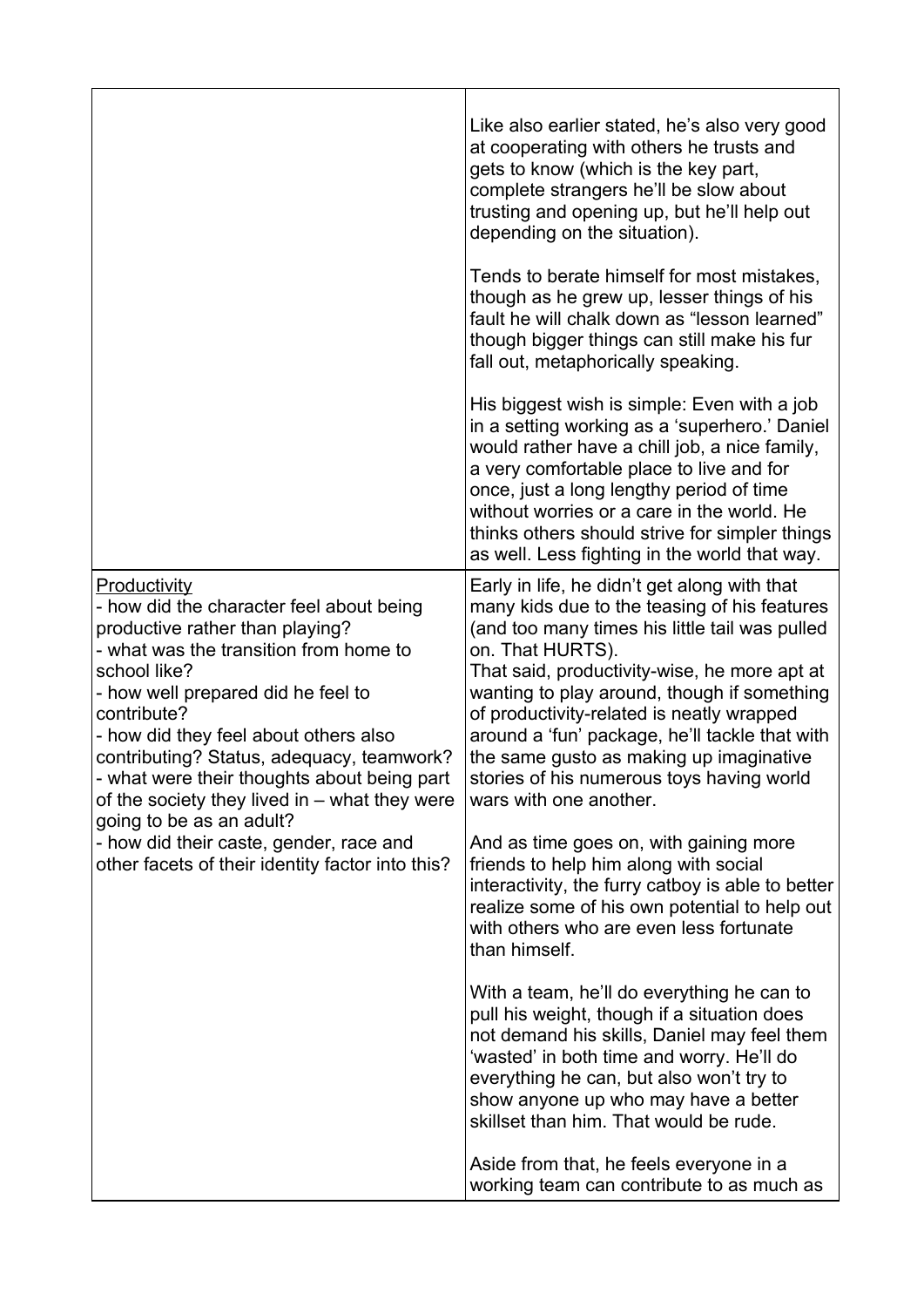|                                                                                                                                                                                                                                                                                                                            | they can possible. But everything is<br>situational! Not all pegs are the same size,<br>so to speak. Though anyone shirking their<br>duty he'll make note of and try to find a very<br>peaceful way to resolve the issue.                                                                                                                                                                     |
|----------------------------------------------------------------------------------------------------------------------------------------------------------------------------------------------------------------------------------------------------------------------------------------------------------------------------|-----------------------------------------------------------------------------------------------------------------------------------------------------------------------------------------------------------------------------------------------------------------------------------------------------------------------------------------------------------------------------------------------|
|                                                                                                                                                                                                                                                                                                                            | The society he lives in is incredibly varied,<br>to say the least. Though while he grew up<br>sticking out like a sore thumb, over time he<br>learned of others like him (and some even<br>stranger looking!) that he gets along with<br>very well! Some of said people have further<br>opened him up to the world at large and<br>thus increased his confidence in himself<br>exponentially. |
|                                                                                                                                                                                                                                                                                                                            | As for his gender and what he is, originally<br>thought something was really wrong when<br>the kids kept messing with him, but his<br>mother was there to be the anchor to<br>reassure him that everything is fine and that<br>HE is special                                                                                                                                                  |
|                                                                                                                                                                                                                                                                                                                            | As a result of that constant support, and<br>additionally from other real friends (and<br>eventually, lovers), Daniel doesn't think<br>much of it these days. Everyone's a person<br>to everyone! As it should be! Just stop<br>touching his hair.                                                                                                                                            |
| <b>Child to Adult Transition</b><br>- how well did others appear to regard your<br>character?<br>- how did your character ensure some<br>sense of sameness / continuity?<br>- how was it decided who was in their social<br>group and who was out?<br>- who did they appoint as their adversary (if                        | Numerous times he was teased about it<br>when he was a young toddler to about age<br>of ten, when after a couple change of<br>schools and actual friends did the teasing<br>itself transition into curiosity (and for some<br>people, admiration, since he didn't look bad<br>at all).                                                                                                        |
| anyone)?<br>- who were their role models?<br>- who were their girlfriends/boyfriends<br>during adolescence, and what were these<br>partners like?<br>- how did they go about keeping the pool of<br>people they were to establish their new<br>identity in, manageably small (ie., cliques,<br>political interests, etc.)? | To keep himself occupied, when not playing<br>with his toys (or growing out of them), he<br>transitioned to both video games to spend<br>his time by himself, and sometimes when<br>his imagination really ran wild, burned the<br>creative energy best he could by writing<br>short stories (which certainly impressed his<br>English teachers!).                                            |
|                                                                                                                                                                                                                                                                                                                            | He had some people that over time he lost<br>contact with as friends early on. A cheerful,<br>wheelchair bound kid and another who<br>seemed to be out every other week due to<br>an illness (later to be confirmed as a                                                                                                                                                                      |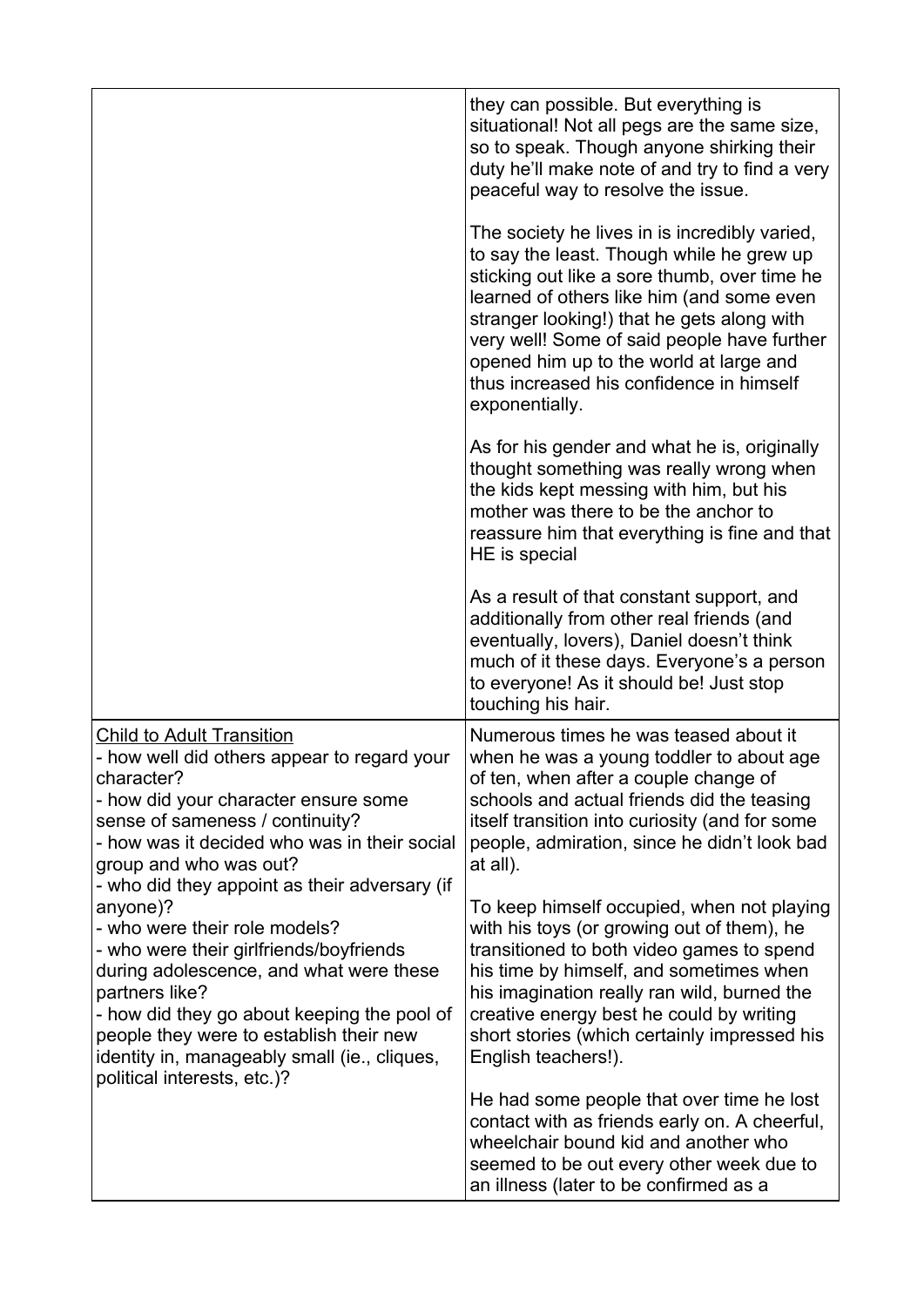|                                                                                                                                                                                                                            | cancer). Seeing how THEY carried on made<br>him choosy about his friendsthose who<br>didn't care much about social standing and<br>just wanted to have fun and live life! When<br>that subsequently turned his mood around,<br>it did make him popular with some people in<br>middle and high school, though high school<br>he still wound up with some people who just<br>didn't like "what" he was and a couple of<br>times tried to make him suffer for it. |
|----------------------------------------------------------------------------------------------------------------------------------------------------------------------------------------------------------------------------|----------------------------------------------------------------------------------------------------------------------------------------------------------------------------------------------------------------------------------------------------------------------------------------------------------------------------------------------------------------------------------------------------------------------------------------------------------------|
|                                                                                                                                                                                                                            | Interestingly, it was not the typical jock<br>types that went after him negatively (oh no,<br>some liked him! He even got popular<br>enough and due to his feline grace became<br>part of the dance team!), but the much more<br>rougher criminal crowd of a couple of kids.<br>To the point he had to be pulled from high<br>school for a while after one fight (for his own<br>life!) that ended with the assailant knocked<br>out with several ribs broken. |
|                                                                                                                                                                                                                            | He eventually graduated (though got a few<br>fearful looks during last section of high<br>school due to above incident) and kept to<br>himself, taking an unfinished Associates<br>general education degree before being<br>trained and going into the hero gig semi-to-<br>full time. And that's when his life really<br>opened up to him.                                                                                                                    |
|                                                                                                                                                                                                                            | Was put in a placement program of hero<br>teams due to his physical traits and<br>prowess, and quickly got to know of the<br>members there, some of whom were<br>stranger than anything even he had<br>witnessed! But overtime had developed<br>such a close attachment to the group that<br>over the years they are now akin to a<br>second family to him.                                                                                                    |
| <b>Closeness in Relationships</b><br>- does your character affiliate with others<br>well?<br>- what is your character's attitude towards<br>work?<br>- what is your character's sexual / intimate<br>relationship(s) like? | When not doing his 'hero' job, he gets along<br>as best he can like any other adult in life.<br>There's more than one kind of person like<br>him (and stranger/bigger/crazier looking) so<br>in the grand scheme of things he does not<br>stand out as much as he thought he did<br>when he was little!                                                                                                                                                        |
|                                                                                                                                                                                                                            | Work is, well, work! But it normally involves<br>him helping people, usually alongside<br>emergency services and the like. Due to his                                                                                                                                                                                                                                                                                                                          |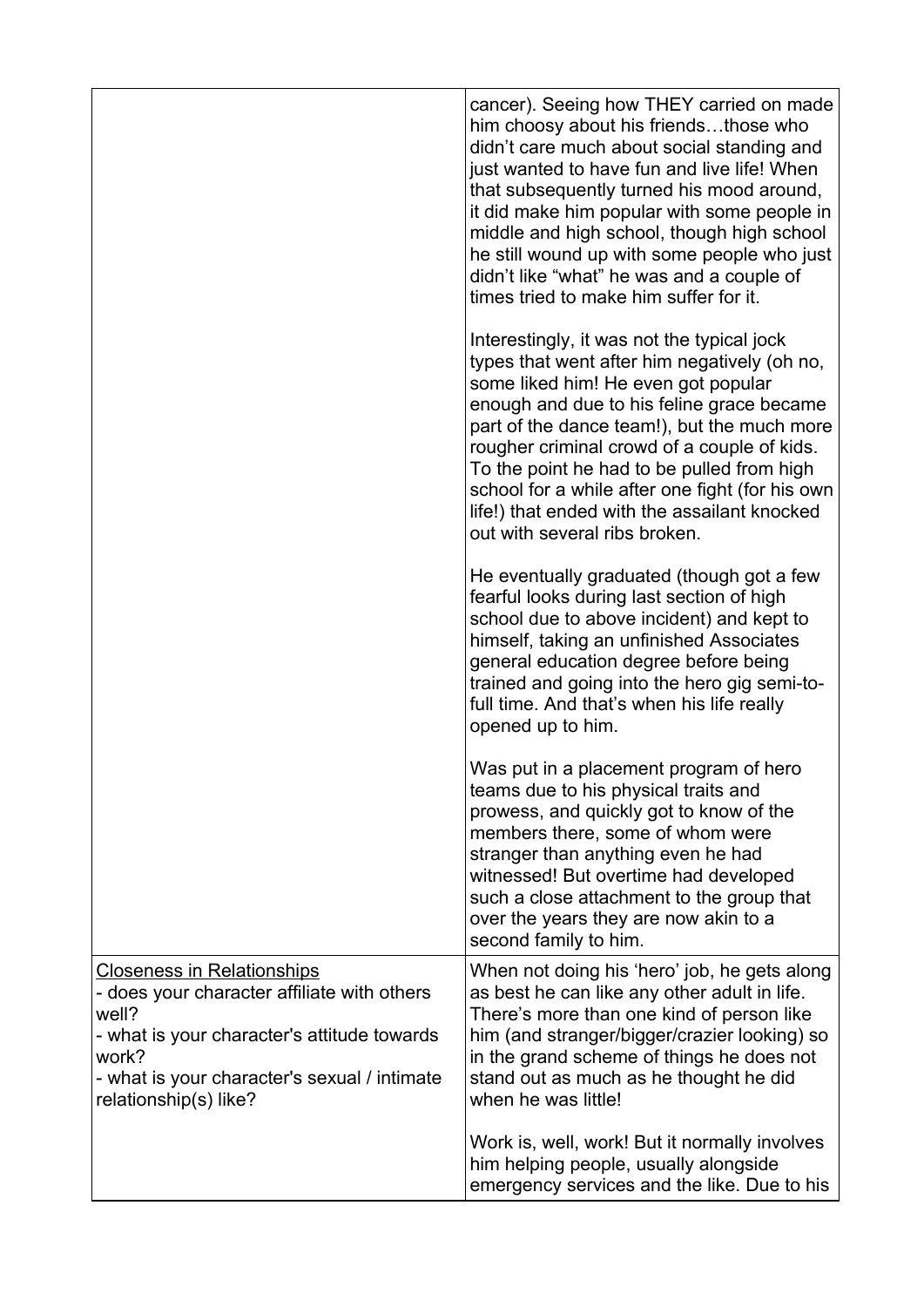|                                                                                                                                                                                                               | training, when pressed and needed, Baoh<br>can be quite a VERY strong fighter with a<br>nigh unpredictable style that suits his<br>genetics.                                                                                                                                                                                                                                                                                                          |
|---------------------------------------------------------------------------------------------------------------------------------------------------------------------------------------------------------------|-------------------------------------------------------------------------------------------------------------------------------------------------------------------------------------------------------------------------------------------------------------------------------------------------------------------------------------------------------------------------------------------------------------------------------------------------------|
|                                                                                                                                                                                                               | As for relationships he is (mostly) straight.<br>But due to success over the years with<br>friendships with people and connections<br>(and natural boyish looks), he is a VERY<br>well-travelled partner.<br>However, he does have a couple of people<br>extremely close to his heart. But the<br>relationship is still considered relatively<br>open to fun and fooling around. They're a<br>kinky bunch.                                            |
| <b>Passing on Responsibilities</b><br>- what is your character's relationship with<br>their career when they retire?<br>- what is your character's relationship with<br>their children as they become adults? | When he retires someday from the<br>dangerous hero gig, he might either opt to<br>go into training future generations of his<br>experiences and tactics, or play it safer and<br>instead do some traveling around. He's only<br>going to get bigger and stronger as he<br>grows. May encounter new friends along<br>the way, and even more people that need a<br>helping hand for a few things, that he<br>doesn't mind doing.                        |
|                                                                                                                                                                                                               | His father was practically an unknown in his<br>life, and when pressed on the subject,<br>brings out one of the few times he gets<br>angry about a subject, though that quickly<br>subsides when he also notes that he knows<br>little about him even his mother did not!<br>That said, when he gets himself children, he<br>resolves he'll practically spoil them near<br>rotten (barring some restraint of his fellow<br>mate to help raise them!). |
|                                                                                                                                                                                                               | When the kids are of adult age he'll be<br>damn sure to keep in contact with them as<br>much as possible, caring for them no matter<br>WHAT happens. His mother never gave up<br>on him, why should he give up any on his<br>kids?                                                                                                                                                                                                                    |
| <b>End of Life</b><br>- how will your character feel about reaching<br>the end of his life?                                                                                                                   | Due to events playing out, his destiny about<br>the future of his life is still in the flux.<br>But if things were a simple non-convoluted<br>constant, Daniel himself would (hope to) be<br>at peace with what he's done. Perhaps<br>while looking out at nice sunrise.                                                                                                                                                                              |

And that's it! Thank you for completing this questionnaire, and please return it to me at